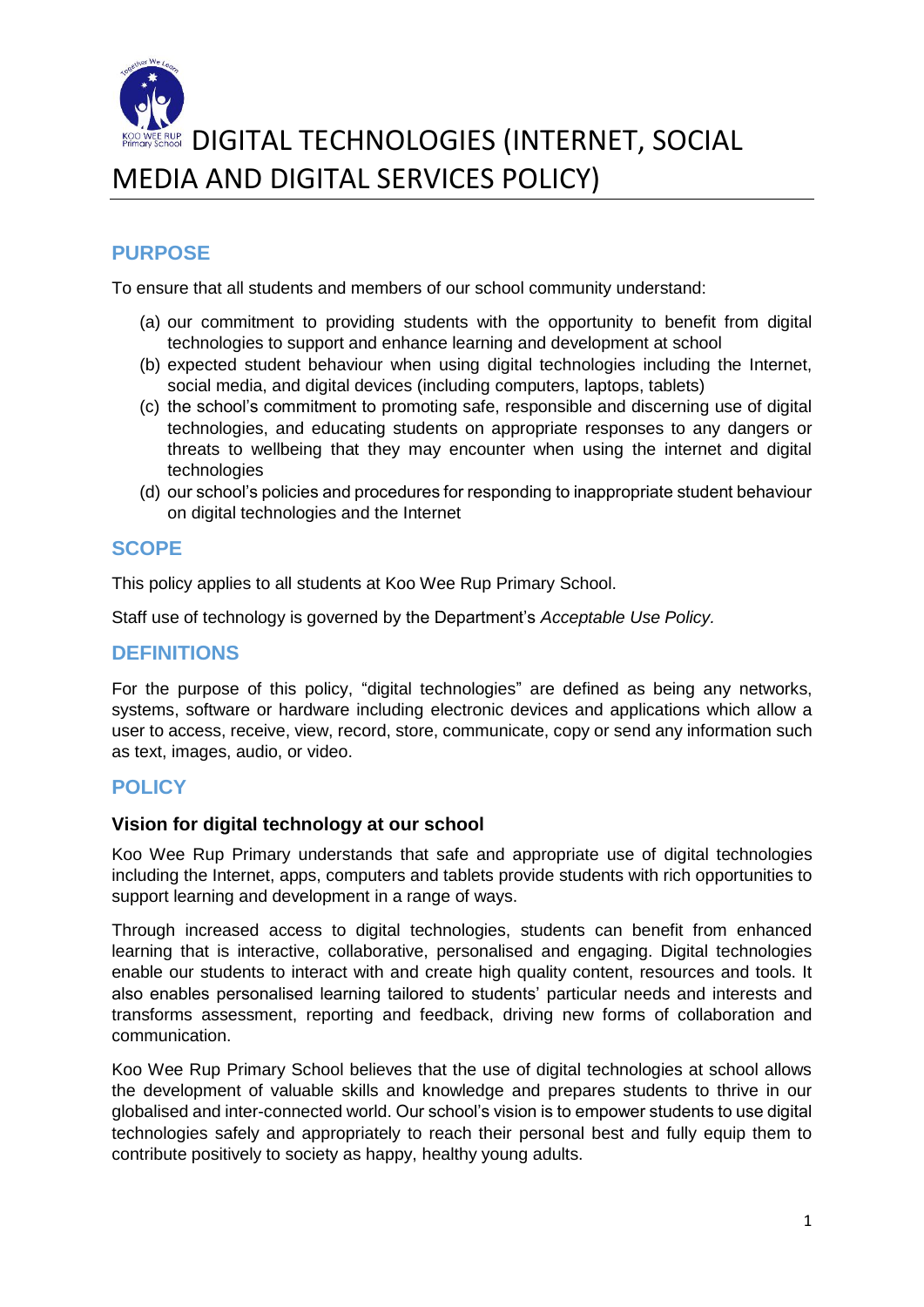

# **RUP DIGITAL TECHNOLOGIES (INTERNET, SOCIAL** MEDIA AND DIGITAL SERVICES POLICY)

#### **iPads at Koo Wee Primary School**

At Koo Wee Rup Primary School iPad devices are used to supplement and support the classroom curriculum in the Foundation grade in addition to being an integral part of our Digital Technologies specialist class. The School has a commitment to ensuring class sized sets of iPads are available so that students have one-to-one access when required. Part of the School's commitment is to ensure appropriate security of iPads is maintained and sufficient charging stations are available for each set of iPads.

#### **Laptops at Koo Wee Rup Primary School**

At Koo Wee Rup Primary School, laptop devices are used to supplement and support the classroom curriculum. The School has a commitment to ensuring class sized sets of laptop devices are available so that students have one-to-one access when required. Part of the School's commitment is to ensure appropriate security of laptop devices is maintained and sufficient charging stations are available for each set of laptops.

#### **Chromebooks at Koo Wee Rup Primary School**

Beginning in 2022 Koo Wee Rup Primary School is rolling out a one-to-one Chromebook program. Devices will be allocated to individual students beginning with those in Grades 1 and 2. Students will take their Chromebook with them as they progress through the school.

The annual budget will consider that new Chromebooks will need to be purchased each year in line with the number of Foundation students transitioning into Grade 1. There is no cost to parents, however optional insurance may be taken by parents to cover accidental damage to school owned Chromebook devices.

#### **Safe and appropriate use of digital technologies**

Digital technology, if not used appropriately, may present risks to users' safety or wellbeing. At Koo Wee Rup Primary School, we are committed to educating all students to be safe, responsible and discerning in the use of digital technologies, equipping them with skills and knowledge to navigate the digital age.

At Koo Wee Rup Primary School, we:

- use online sites and digital tools that support students' learning, and focus our use of digital technologies on being learning-centred
- restrict the use of digital technologies in the classroom to specific uses with targeted educational or developmental aims
- supervise and support students using digital technologies in the classroom
- effectively and responsively address any issues or incidents that have the potential to impact on the wellbeing of our students
- have programs in place to educate our students to be promoting safe, responsible and discerning use of digital technologies
- educate our students about digital issues such as online privacy, intellectual property and copyright, and the importance of maintaining their own privacy online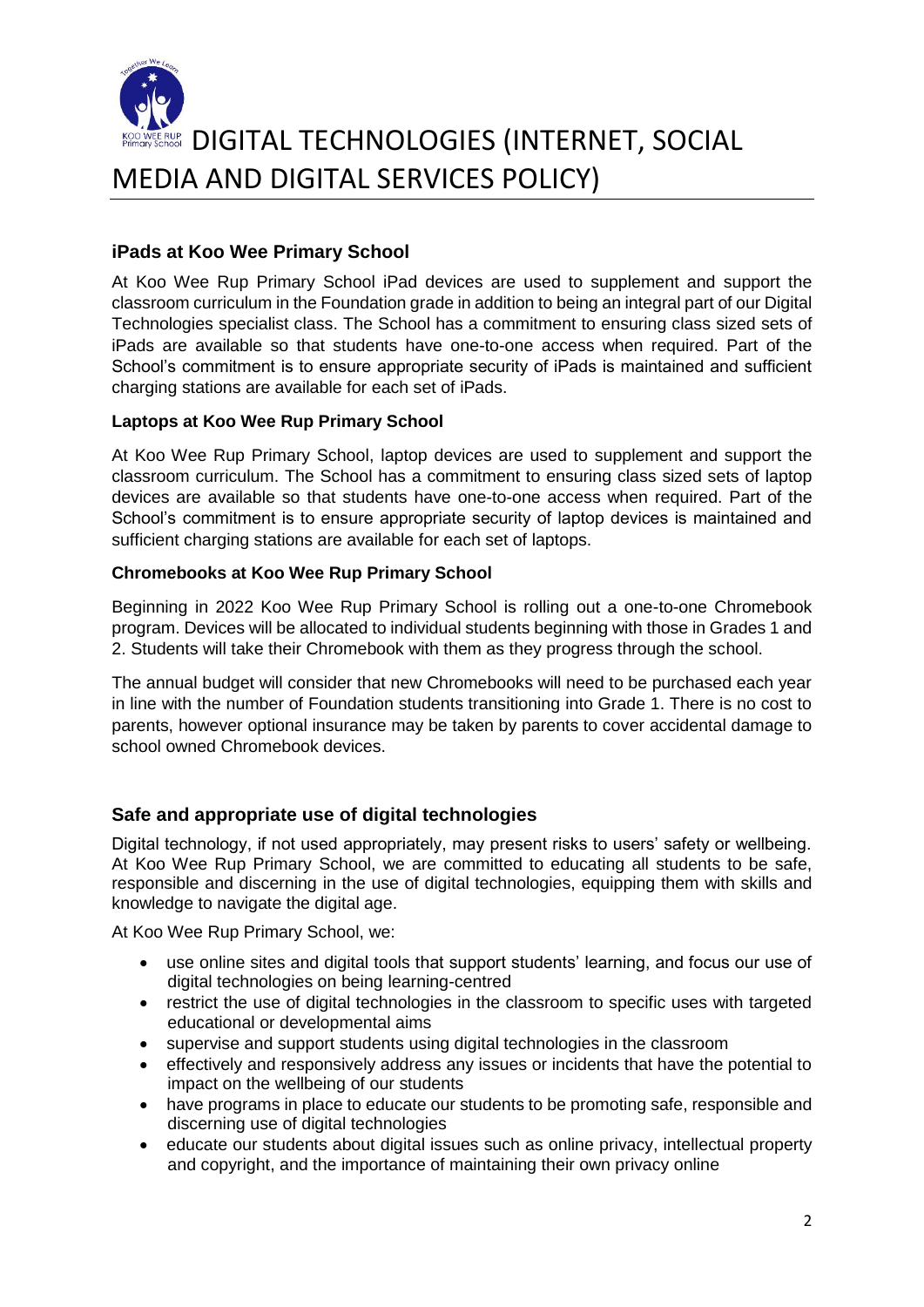

**ERUP DIGITAL TECHNOLOGIES (INTERNET, SOCIAL** MEDIA AND DIGITAL SERVICES POLICY)

- actively educate and remind students of our *Student Engagement* policy that outlines our School's values and expected student behaviour, including online behaviours
- have an Acceptable Use Agreement outlining the expectations of students when using digital technology at school
- use clear protocols and procedures to protect students working in online spaces, which includes reviewing the safety and appropriateness of online tools and communities, removing offensive content at the earliest opportunity
- educate our students on appropriate responses to any dangers or threats to wellbeing that they may encounter when using the internet and other digital technologies
- provide a filtered internet service to block access to inappropriate content
- refer suspected illegal online acts to the relevant law enforcement authority for investigation
- support parents and carers to understand safe and responsible use of digital technologies and the strategies that can be implemented at home through regular updates in our newsletter and annual information sheets.

Distribution of school owned devices to students and personal student use of digital technologies at school will only be permitted where students and their parents/carers have completed a signed Acceptable Use Agreement.

It is the responsibility of all students to protect their own password and not divulge it to another person. If a student or staff member knows or suspects an account has been used by another person, the account holder must notify their classroom teacher immediately.

All messages created, sent or retrieved on the school's network are the property of the school. The school reserves the right to access and monitor all messages and files on the computer system, as necessary and appropriate. Communications including text and images may be required to be disclosed to law enforcement and other third parties without the consent of the sender.

#### **Student behavioural expectations**

When using digital technologies, students are expected to behave in a way that is consistent with Koo Wee Rup Primary School's *Statement of Values, Student Wellbeing and Engagement* policy, and *Bullying Prevention* policy.

When a student acts in breach of the behaviour standards of our school community (including cyberbullying, using digital technologies to harass, threaten or intimidate, or viewing/posting/sharing of inappropriate or unlawful content), Koo Wee Rup Primary School will institute a staged response, consistent with our policies and the Department's *Student Engagement and Inclusion Guidelines.*

Breaches of this policy by students can result in a number of consequences which will depend on the severity of the breach and the context of the situation. This includes:

- removal of network access privileges
- removal of email privileges
- removal of internet access privileges
- removal of printing privileges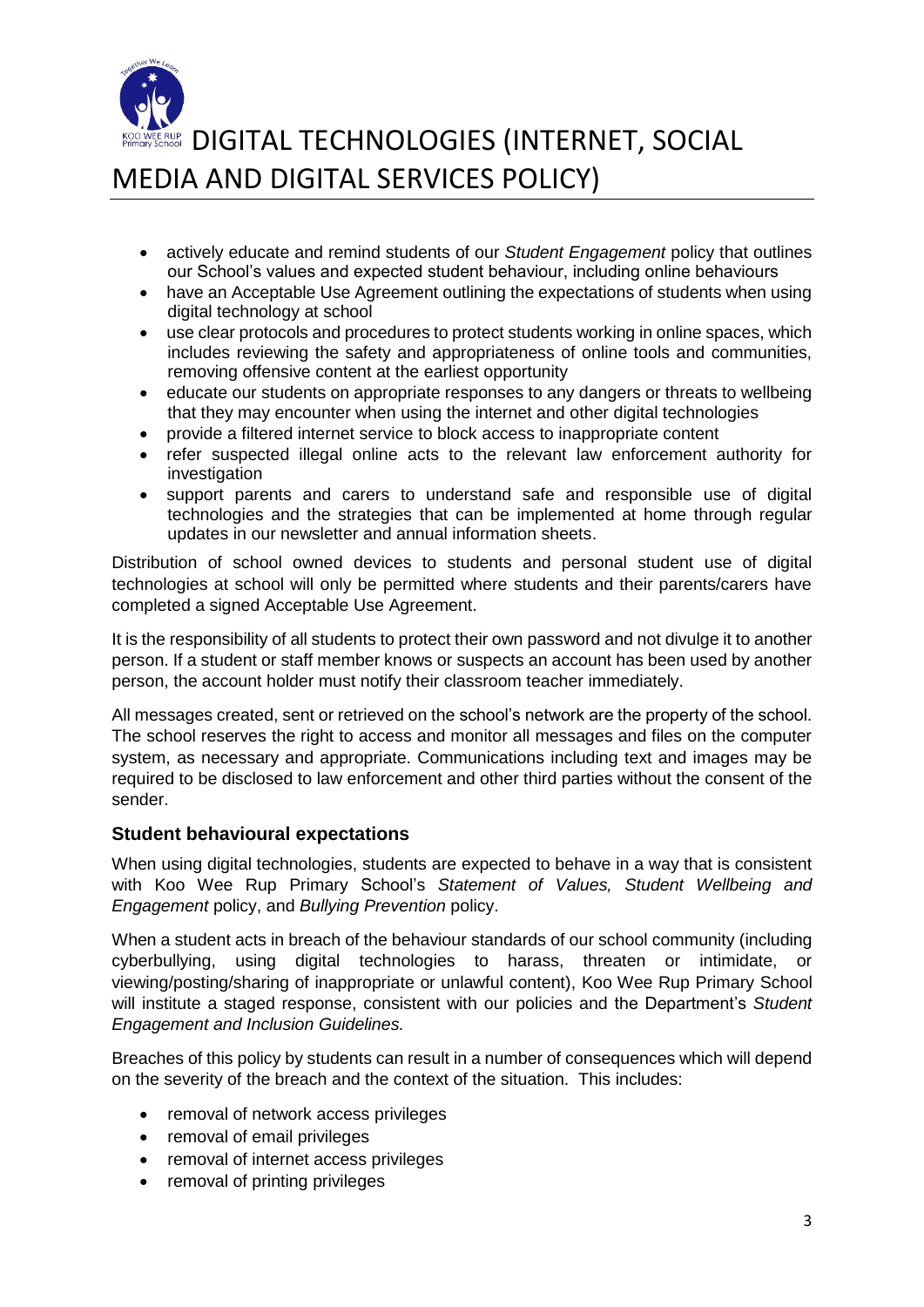

- removal of digital technologies access for a determined period of time
- other consequences as outlined in the school's *Student Wellbeing and Engagement* and *Bullying Prevention* policies.

#### **REVIEW CYCLE**

This policy was last updated on 7<sup>th</sup> of November 2020 and is scheduled for review in 2022.

This policy was ratified by School Council on 9<sup>th</sup> December 2020.

This policy was updated and endorsed by School Council on 8<sup>th</sup> March 2022.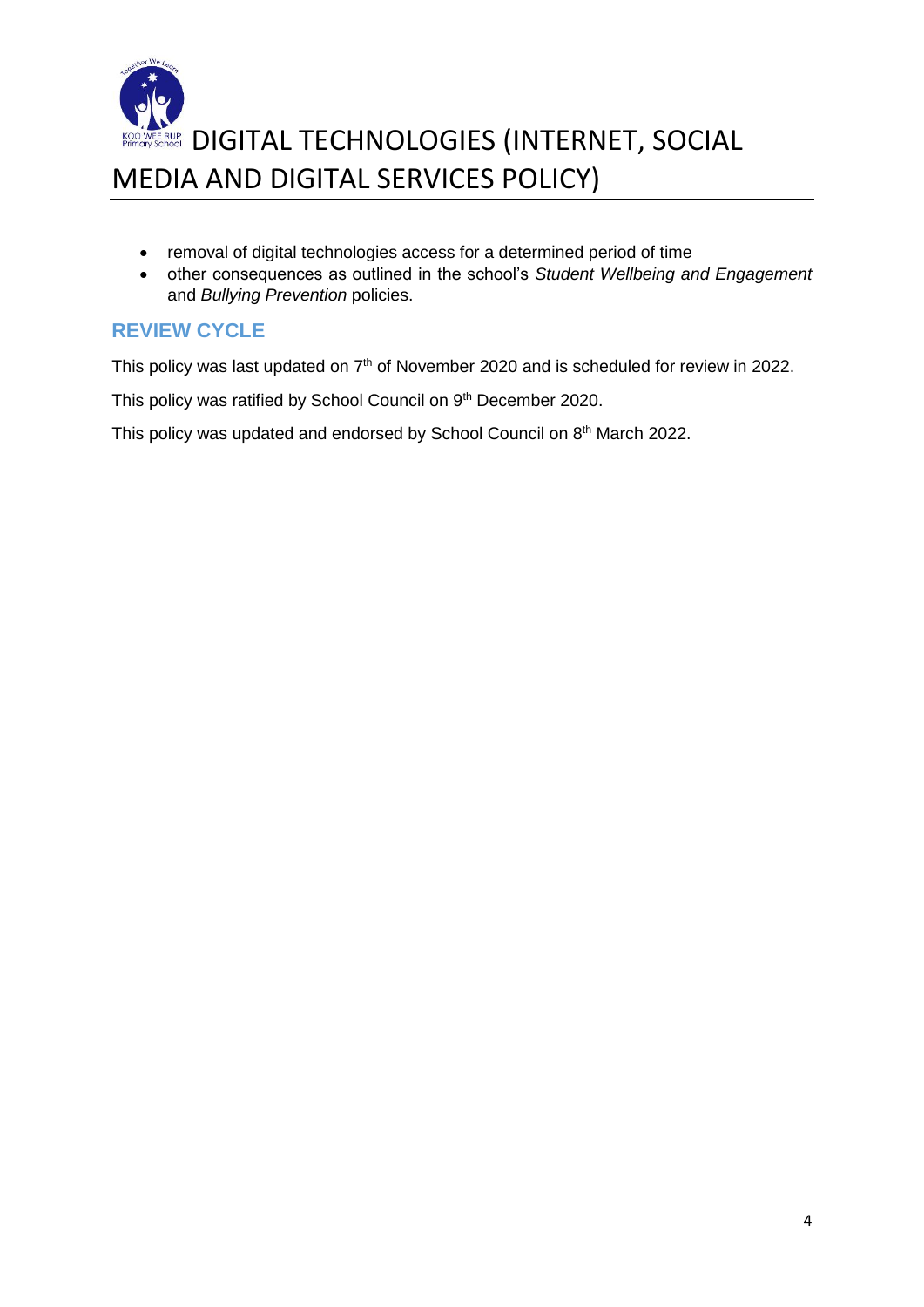

RUP DIGITAL TECHNOLOGIES (INTERNET, SOCIAL MEDIA AND DIGITAL SERVICES POLICY)

ANNEXURE A: ACCEPTABLE USE AGREEMENT

# **Digital Technologies Acceptable Use Agreement**

Cybersafety is an important issue for young children. By the time children arrive at school many are already online or using digital technologies. They visit their favourite websites, play games and use social media or apps such as ABCkids or Club Penguin.

## Part A: School profile statement

Koo Wee Rup Primary School recognises the need for students to be safe and responsible users of digital technologies. We believe that explicitly teaching students about safe and responsible online behaviours is essential, and is best taught in partnership with parents/guardians. We request that parents/guardians work with us and encourage this behaviour at home.

Digital technologies includes the use of computers, communication devices, the school network, the Internet, digital/video cameras, scanners, data storage/transfer devices, and iPads.

At Koo Wee Rup Primary School we:

- support the rights of all members of the school community to engage in and promote a safe, inclusive and supportive learning environment
- have a Student Engagement Policy that clearly states our school's values and the expected standards of student behaviour, including actions and consequences for inappropriate behaviour
- educate our students to be safe and responsible users of digital technologies
- raise our students' awareness of issues such as online privacy and intellectual property including copyright
- supervise students when using digital technologies for educational purposes
- provide a filtered internet service but acknowledge that full protection from inappropriate content can never be guaranteed
- respond to issues or incidents that have the potential to impact on the wellbeing of our students
- know that some online activities are illegal and as such we are required to report this to the police
- support parents/guardians to understand the importance of safe and responsible use of digital technologies, the potential issues that surround their use and strategies that they can implement at home to support their child
- provide parents/guardians with a copy of this agreement.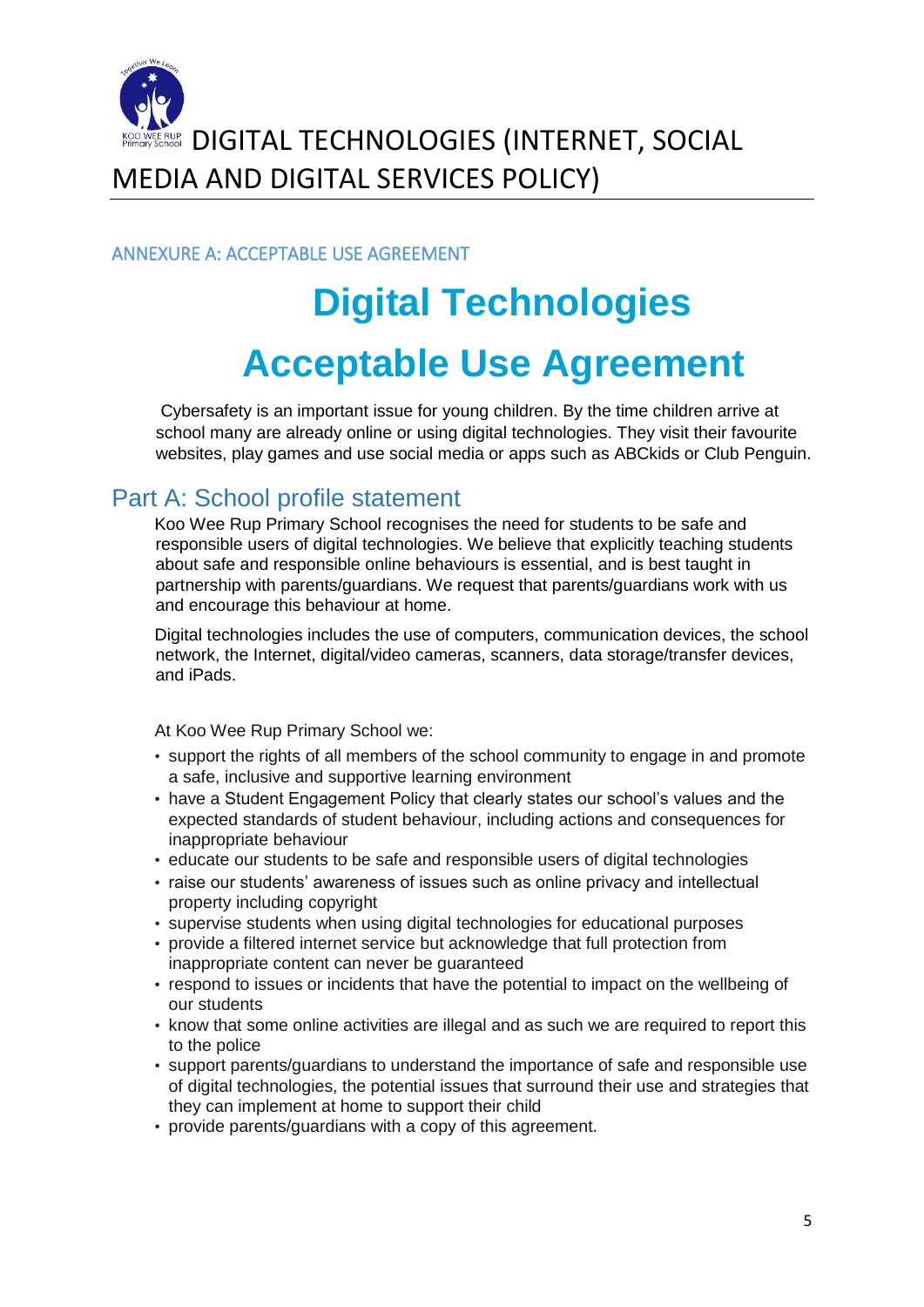

The following page highlights the expectations of the students at Koo Wee Rup Primary School in regards to their safe and responsible use of digital technologies.

**Please read the rules carefully with your son/daughter and sign and return the declaration to the office or your classroom teacher. Please retain Part A and the top half of Part B for your future reference. By not signing this agreement, your child will not be able to log onto the school network or use digital technologies for publishing their work, for research or for any other purposes.** 

If you have any concerns about this agreement, please contact the Principal on (03) 59971272. For further support with online issues students can call Kids Helpline on 1800 55 1800. Parents/guardians call Parentline 132289 or visit [http://www.cybersmart.gov.au](http://www.cybersmart.gov.au/)